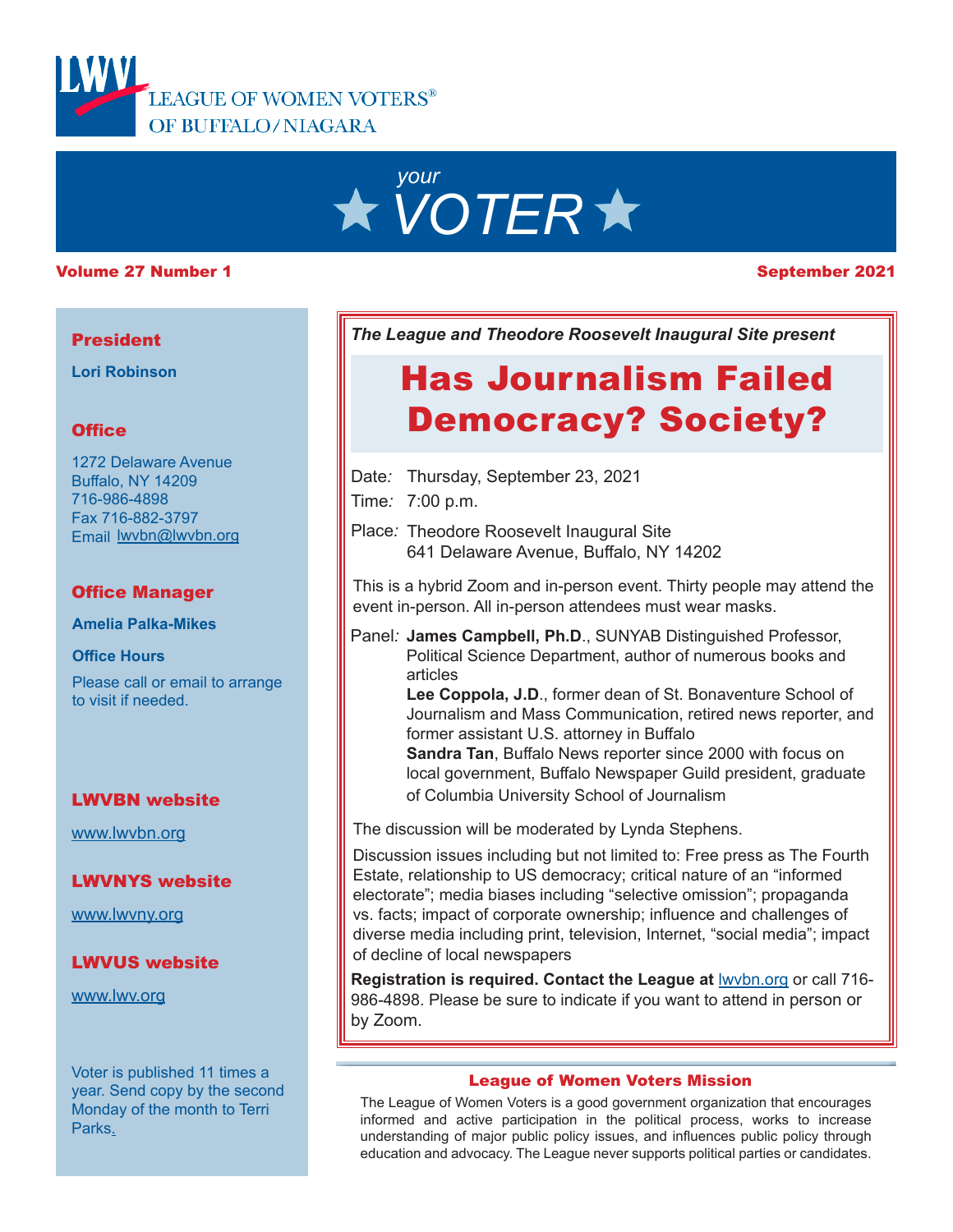### Letter from Our New President

Hello League!

Wow, the days do fly by. I hope you are enjoying our beautiful Western New York summer.

I am happy to report that we have a vibrant and busy League. Everyone is contributing to our goal of educating and registering our citizens to vote. Our upcoming September kick-off program – "Has Journalism Failed Democracy? Society?" – and another Fighting for Our Vote webinar with our partners, the NAACP and Self Advocacy of New York, are on deck in the coming months. Please note the calendar of meetings and join us in planning these exciting programs and bring your ideas for others. Or explore interesting topics with our discussion group. All are welcome to any of the committee meetings scheduled.

We are continually working on keeping our website up to date. Please visit Iwvbn.org for information on our local activities and links to LWVNY, our state League, and LWVUS, our national League.

We have had a change in our office staff. Victoria Mueller has moved on to a full time position. Amelia Palka-Mikes will be coming on board to keep us organized and support our efforts.

Please email me with any questions or concerns at [president@lwvbn.org](mailto://president@lwvbn.org). I look forward to getting to know each of you.

> With kind regards, *Lori Robinson, President*

#### **Waterfront Committee Volunteer Opportunity**

The Waterfront Committee will meet on October 20 at 4:00 p.m. via Zoom. We continue to advocate for our position that supports "protection and enhancement of the natural environment at the water's edge." But how does the "natural environment" function?

Perhaps the Outer Harbor would benefit from a cadre of folks willing to guide the public through the wonders of the natural world at that precious place. Could we help organize docents for the Outer Harbor?

All of us are conditioned to see nature as the simple, sterile landscape of lawns and edgings and cultivated gardens near our homes. What we have at the Outer Harbor is nature in the raw: untended meadows and open spaces with trees that grow where they sprout and critters that live and love and die without any intervention from humans. To the uninitiated it is a mess, and I suspect that the ECHDC board (owners of the Outer Harbor) feels uncomfortable with this uncontrolled side of nature. Outer Harbor docents could share insights with the public, in small doses, to garner appreciation for our urban treasure.

I offered this idea first to Jay Burney, at Friends of Times Beach, and he is willing to train such volunteers. Others I have consulted are enthusiastic, so long as we cast our net far and wide for helpers. When more members of the public understand the intimate workings of nature at the Outer Harbor, the more support will grow for its protection. Please email me at <u>Iwvbn@lwvbn.org</u> if you're interested in becoming an Outer Harbor docent.

Come join in the conversation, October 20, 2021, at 4:00 p.m., via Zoom and help expand the network of people who love and protect all of Buffalo's waterfront!

*Gladys Gifford, Chair*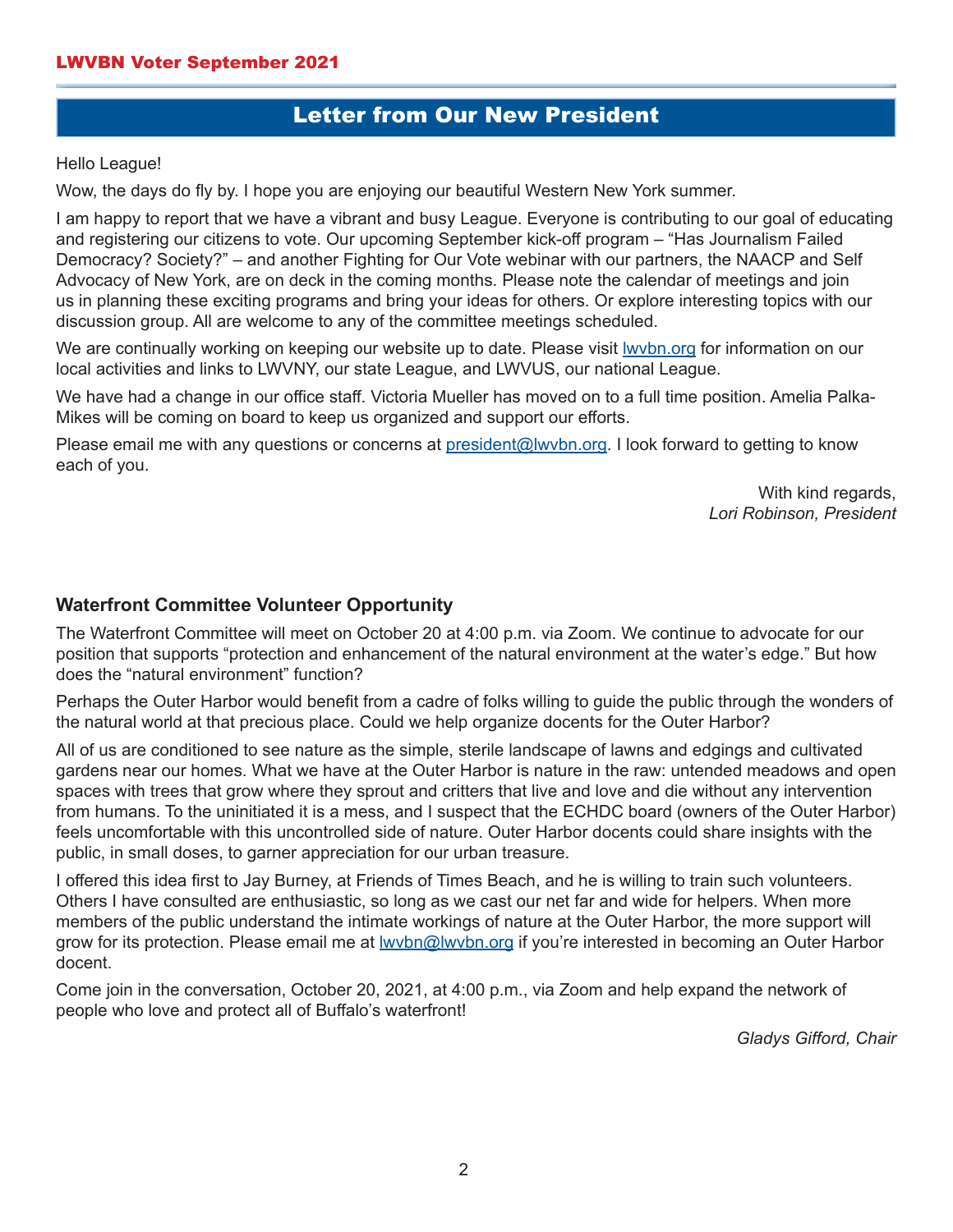#### **Providence Farm Collective Message to League Members**



# **PROVIDENCE FARM COLLECTIVE**

#### Dear Members,

It was wonderful to share the work of Providence Farm Collective (PFC) with you on July 21. I am grateful to all who attended! For me, the best part of PFC tours is the opportunity to meet community-minded leaders who offer dialogue and support as to how an organization like PFC can work with other organizations in WNY to uplift its communities. The fact that PFC is only the third incubator farm program for underresourced farmers in all of New York State speaks to the uniqueness of its work and the need for its programs – especially in Western New York where one in five children is food insecure, and racial and economic segregation are persistent barriers for food access and land ownership.

As I mentioned during my presentation, there is opportunity and urgency in our region to rethink the food and farm systems, to make them sustainable, resilient and, more important, equitable. There is also untapped opportunity in our region to develop businesses and jobs in agriculture that uplift and empower underresourced individuals and their communities, while also conserving our natural resources. PFC, through the three programs it offers, is a unique enterprise and a trailblazing leader in its mission to empower just and equitable access to

food and farmland. Again, the intersectionality of food security, sustainable organic farming, land ownership, nutrition, health, economic justice, and sovereignty – all happen at Providence Farm Collective.

Thank you for networking on behalf of PFC and its farmers. Regarding next steps, please feel free to make my introduction to other organizations such as churches or community organizations through my email. Presently we are very much in need of support for our capital campaign to purchase the land at Burton Road, secure it in agricultural easement, rehabilitate the barn, and build a pavilion. It would be wonderful if you could connect me with others who would attend a tour and consider becoming part of the fundraising team for the campaign. As I noted above, this is a necessary next step in securing the future of Providence Farm Collective for its farmers and building more resilient, sustainable and equitable farm and food systems.

If anyone from the League is interested in making a donation to the joint capital campaign in support of Providence Farm Collective, please feel free to share my contact information.

Thanks so much for your time and consideration!

Kind regards, *Kristin M. Heltman-Weiss, President, Providence Farm Collective* [ProvidenceFarmCollective.org](http://providencefarmcollective.org/)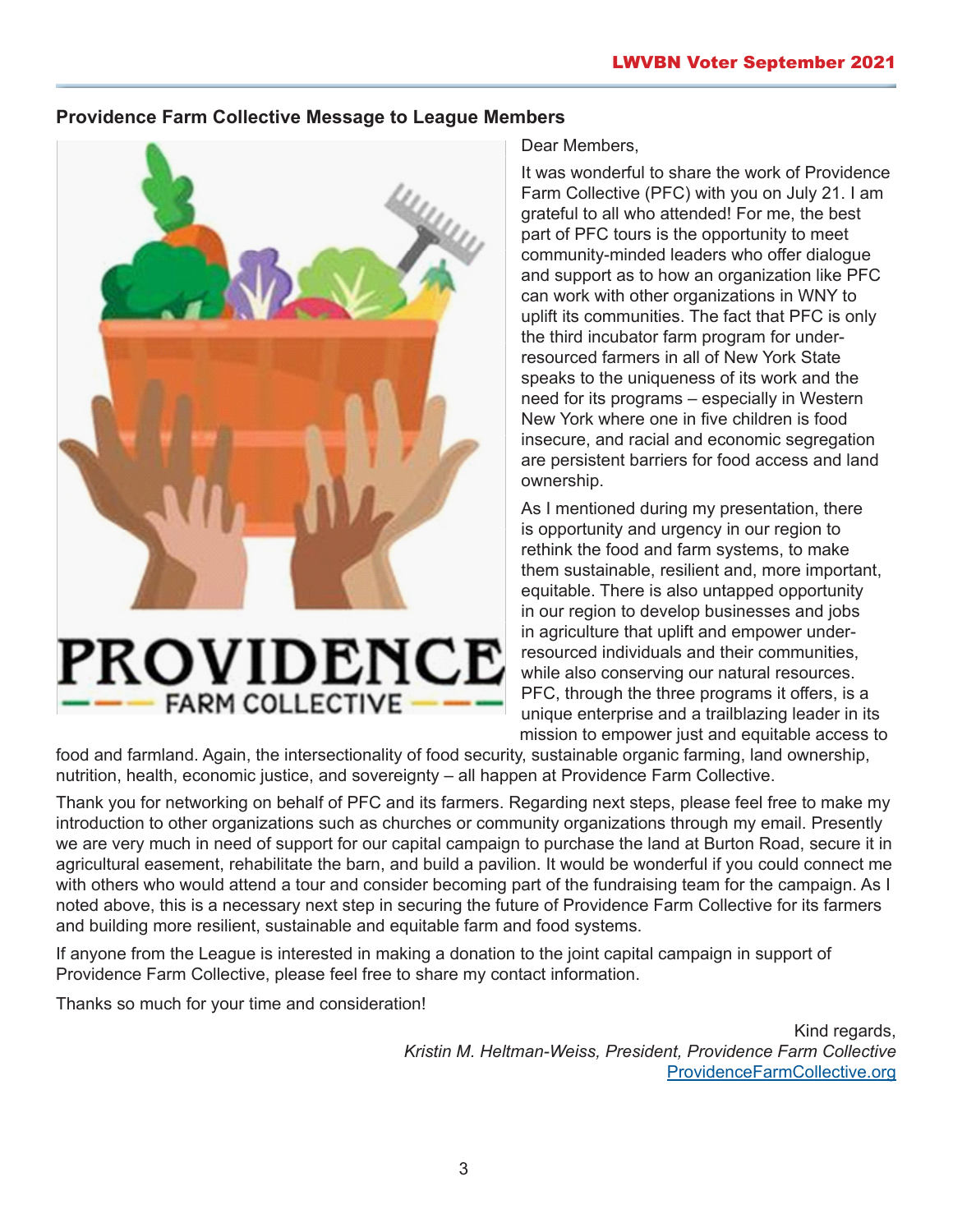#### **League Discussion Group Reaction to Critical Race Theory**

If you want to explore the issue of critical race theory as the LWVBN discussion group did in July, you can use the first link to Wikipedia (below) to get at least one definition:

*Critical race theory (CRT) is a body of legal scholarship and an academic movement of [civil-rights](https://en.wikipedia.org/wiki/Civil_and_political_rights) scholars and activists in the United States that seeks to critically examine [U.S. law](https://en.wikipedia.org/wiki/Law_of_the_United_States) as it intersects with [issues of race](https://en.wikipedia.org/wiki/Race_and_ethnicity_in_the_United_States) and to challenge mainstream [American liberal](https://en.wikipedia.org/wiki/Liberalism_in_the_United_States) approaches to [racial justice](https://en.wikipedia.org/wiki/Racial_justice). CRT examines social, cultural, and legal issues primarily as they relate to race and [racism in the United States.](https://en.wikipedia.org/wiki/Racism_in_the_United_States)*

Our group read many articles in preparation for this discussion. It was a useful learning experience. We found that what we support should be defined by another term. CRT is a complicated issue, especially for those in our group who grew up in a suburb where the first time they may have had contact with someone of another color or religion was when they went to college.

We read a Fourth of July oration by Frederick Douglass that he delivered in 1852. He said, "We have to do with the past only as we can make it useful to the present and the future." We decided CRT is a frightening term leading people to think in terms of the oppressed and oppressors rather than thinking of how more alike we are. Focusing on the differences can lead to white privilege and bullying. Some members of the group suggested that our country is a work in progress. The second link (below) is a recommendation for those of us who seek to improve our relationships and learn other perspectives. As adults, we can start a personal effort to learn to be more inclusive, so check out this link for this free program.

We don't understand the current opposition to learning history and civics. The subconscious learning that leads to prejudice needs to be recognized and understood before we can make changes. CRT has become a political issue. Institutional racism NEEDS to be addressed. Some of the barriers to inappropriate language and behaviors no longer exist. We function in silos that threaten our democracy. Who were those people who threatened our democracy on January 6, 2021? Do they represent our best? Are we proud of their behavior?

Our goal is to quietly and gradually familiarize young people with the historical facts that they have not been taught. It need not be intimidating if presented in the way it has been done by Mr. Rogers, School House Rock, and Sesame Street, and in children's literature. We are all in the HUMAN race and should not be defined by differences.

Our next discussion will take place on Zoom on Tuesday, August 31, at 7:00 p.m.

[https://en.wikipedia.org/wiki/Critical\\_race\\_theory](https://en.wikipedia.org/wiki/Critical_race_theory) <https://www.uwbec.org/21daychallenge>

*Marian Deutschman*

#### **Great Decisions**

The Great Decisions discussion group will meet on Thursday, September 2, at 10 a.m. via Zoom to discuss Chapter 4 in the 2021 Great Decisions book: **The coldest war: toward a return to Great Power competition in the Arctic?** The Foreign Policy Association, which sponsors this discussion group nationwide, says this about the topic:

"Struggles over the Melting Arctic" by Stephanie Pezard: "U.S. President Donald Trump left many scratching their heads when it was rumored that he was looking to purchase the large island nation of Greenland from Denmark. While any potential deal seems highly unlikely, the event shows the changing opinion within the U.S. government toward engagement with the Arctic region. Because of climate change, large sheets of Arctic ice are melting, exposing vast stores of natural gas and oil. With Russia and China already miles ahead with their Arctic strategies, can the U.S. catch up?"

Fran Holmes will lead the discussion. Contact Fran Holmes at lwvbn@lwvbn.org for more information.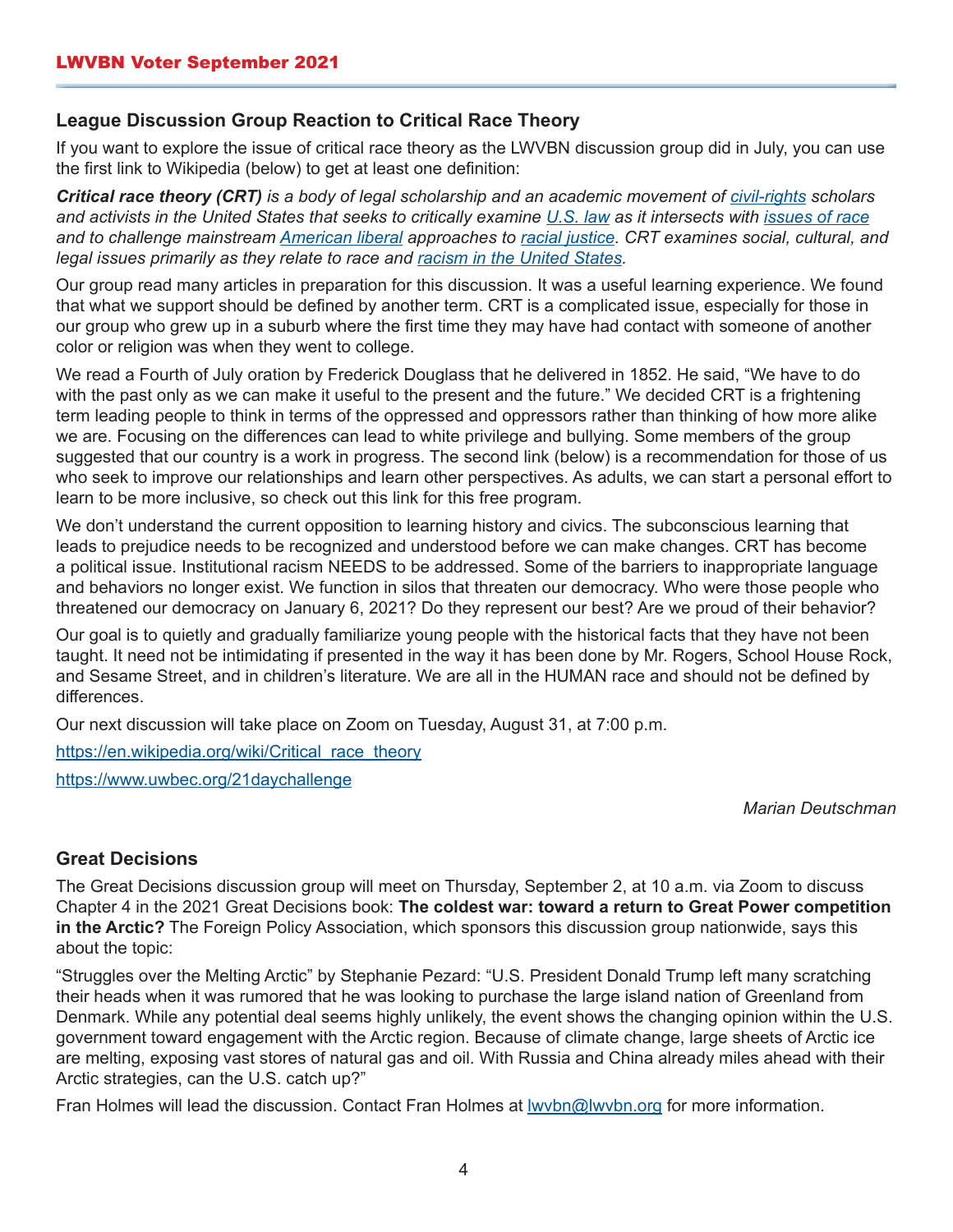### **Our League Testifies at the IRC Redistricting Hearings**

New York State's new Independent Redistricting Commission (IRC) is holding its first round of hearings across the state. The commissioners solicited public comment on how New York shall draw new legislative districts for the U.S. House of Representatives, the New York State Senate and the New York State Assembly. The eighth IRC hearing took place on August 12 and covered the Finger Lakes Region and all of Western New York. Margaret Meyer testified for our League, stating our position in support of fair legislative districts that are free from gerrymandering.

The IRC's second round of hearings will occur in the fall when the IRC will present its proposed maps to the public for approval. We anticipate this second round of hearings to generate significant debate and even controversy, as individuals, communities and organizations evaluate how IRC's new district maps will directly affect them.

Our testimony at the first round of hearings is printed here and is posted on our website, [lwvbn.org](https://www.lwvbn.org/)**.** 

*Janet Massaro, Chair, Money in Politics Committee*

#### *Testimony for New York State Redistricting Commission*

*My name is Margaret Meyer, and I am testifying on behalf of the League of Women Voters of Buffalo/Niagara. The League is a nonpartisan political organization that encourages informed and active participation in government.* 

*The issue we bring to your attention is regarding gerrymandered districts at the state and national levels. Legislative gerrymandering disenfranchises New York's voters and puts incumbency and party above people. Voters become discouraged and silenced when electoral districts are controlled by one party.* 

*When there is little competition in elections and voters know that their vote will not matter,*  hopelessness sets in. They do not feel heard and turn away from the privilege of voting. Too often, *politicians cater to the people who will fund their campaigns and re-elect them.* 

*When the gerrymandered district candidates are not challenged, those elected have little incentive to be accountable to ALL those they represent. They see no need for town halls or meeting with their constituents except for PR events. They hide from or avoid some of their people when there are concerns. Subsequently, our democracy becomes compromised.*

*There are many issues people in the Buffalo-Niagara region experience: lack of affordable housing, transportation, low wages, poverty, pollution where the impoverished live and more. Poverty exists in every area of Buffalo-Niagara. Politicians like to ignore this inconvenient fact. The poor have no*  voice since they have no money to influence and support political candidates. They know they will *not be heard and do not vote! Like one man said, "It's like we don't matter."* 

*Redistricting impacts every single issue our communities face. We are asking the commission to create fair, nonpartisan congressional and state electoral districts so that there will be a level playing field. Fair redistricting will provide an opportunity for candidates to really compete. The electorate needs to be able to vote for candidates who will listen and truly represent them.* 

*Thank you. Remember that fair redistricting really matters!*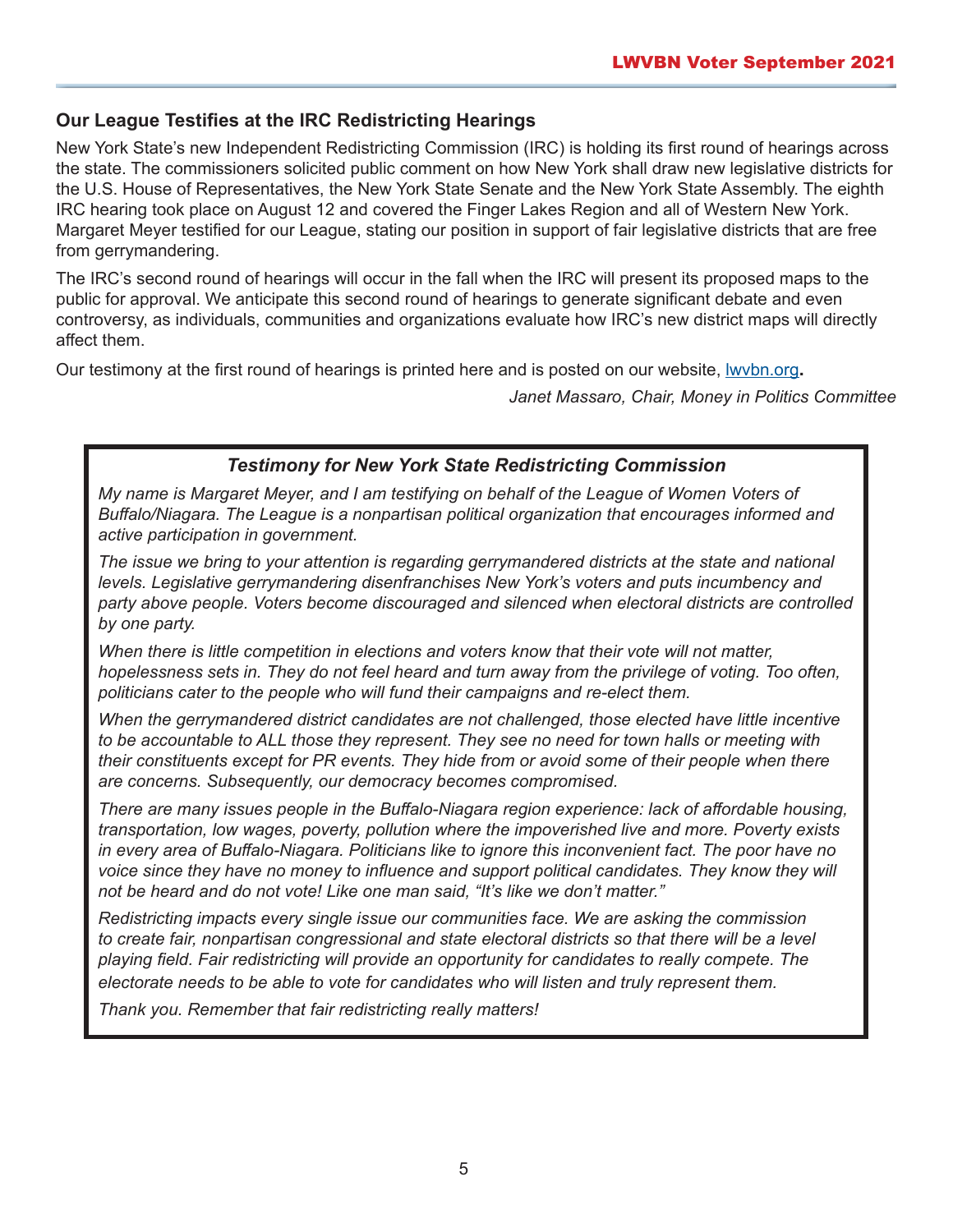#### **Naturalization Ceremonies Remain on Hold**

Currently new citizens are being welcomed one by one, in individual ceremonies, conducted by United States Citizenship and Immigration Service officers. The officers are handing out voter registration forms, but do not know how many are being returned. They are continuing to limit access to the Federal Building so we are unable to help register new citizens at this time. We are beginning to look for other things we could do to reach this critical population. As I hear new information I will share it.

I sent a welcome to all new volunteers. If I missed anyone please email me at lwvbn@lwvbn.org and I will add you to our group and my distribution list.

*Deborah Shiffner, Coordinator, Naturalization Ceremonies*

#### **On the Many Uses of Kitty Litter: West Valley to WIPP**

Merlin, our lap cat, died in the first month of our Covid-19 lockdown. After a suitable mourning period, we went to the SPCA in search of a cat. I had fallen in love with Macadamia's picture on their website. When we found him in the young adult cat room, the staff pressed us to adopt his outgoing "younger sister," Chestnut, as well. A single hoarder's neglected cats got a set of related names; these 17 cats were all named after nuts. Last year's names were breakfast cereals. After rehabilitation, they went to adoptive homes that could take more than one from the hoard for companionship. Mack and Chessy are great entertainment. They aren't yet lap cats but are becoming more confident and less shy all the time.

Our two-cat household goes through more kitty litter than with Merlin alone. But nothing like the amount of kitty litter used in the nuclear industry!

One of the first pieces that I found when I started serious reading about West Valley Demonstration Project nuclear matters was a 2012 UB engineering doctoral dissertation, "Evaluation of a Natural Zeolite Permeable Treatment Wall in the Removal of Strontium-90 from Groundwater: Installation to Long-Term Performance." Dr. Shannon Seneca's research was key in the 2010 installation of an underground wall of natural zeolite (a mineral you know as kitty litter) at the West Valley nuclear site. The project won the National Groundwater Association 2011 Remediation Project of the Year Award (given to the West Valley Demonstration Project team – WVES, DOE, AMEC Geomatrix and UB).

The Bear River Zeolite treatment wall is 260 meters long, 6−9 meters deep, and 1 meter wide and contains 2372 tons of natural zeolite. Zeolite removes the radioactive Strontium-90 from the groundwater before it flows into Frank's Creek. The groundwater was contaminated by a leaking pipe or valve in the basement of the Main Process Plant Building (MPPB) many years ago. Because the plume is so large and concentrated, without the wall, there is far greater risk to Cattaraugus Creek, Lake Erie, and our drinking water. There are portions of the zeolite containing Strontium-90 that need to be replaced and continue to do so until the source under the MPPB can be removed after the building is demolished.

Zeolite has another famous use in the nuclear complex. It is a handy, absorbent packing material for barrels containing military transuranic waste being shipped off to Waste Isolation Pilot Plant (WIPP), the U.S. government underground burial site in New Mexico. One day at the Los Alamos National Laboratory they happened to run out of their usual zeolite supply and sent someone off to buy some kitty litter at a pet store. He came back with some organic kitty litter, *Sweat Scoop*. Has to be even better, right? NOT! Without adequate education or briefing, without adequate management and under time pressure, they didn't realize that organic chemistry isn't the same as inorganic chemistry. Buried deep underground at WIPP, the barrel caused an explosion and fire in February 2014, releasing radioactivity to nearby communities, closing the WIPP facility for 35 months, and costing over a billion dollars.

(For more details on the mishap, see Vincent Lalenti, "Drum breach,…" *Social Studies of Science*, 2021)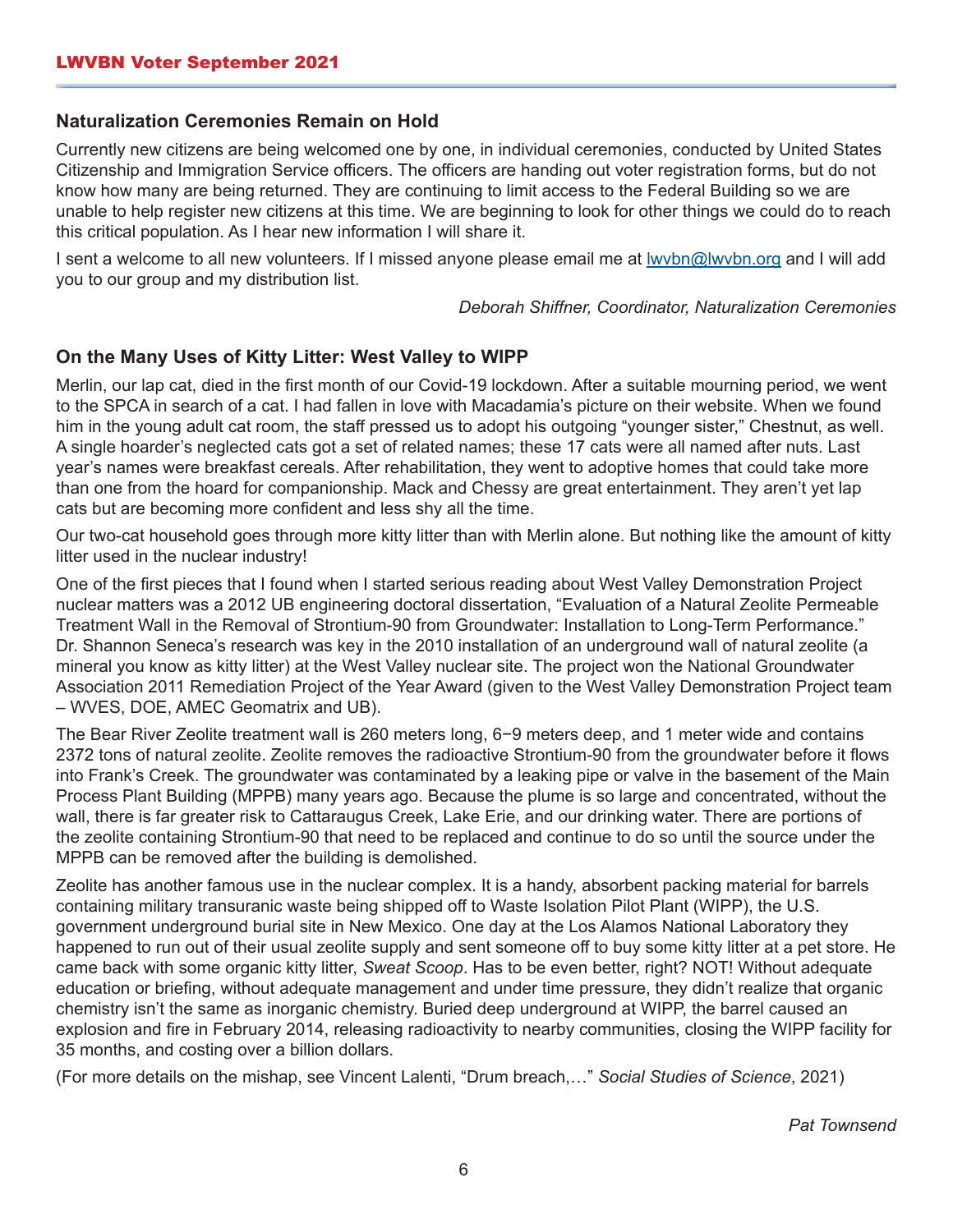| <b>League Meeting Schedule for 2021-2022</b>                 |                                           |             |                                             |
|--------------------------------------------------------------|-------------------------------------------|-------------|---------------------------------------------|
|                                                              | <b>Meeting Day</b>                        | <b>Time</b> | <b>Exceptions</b>                           |
| <b>Program/Issues/Events</b><br><b>Committee</b>             | <b>1st Tuesday</b>                        | $4:00$ pm   |                                             |
| <b>Great Decisions</b>                                       | <b>1st Thursday</b>                       | $10:00$ am  | no meeting in<br><b>January or February</b> |
| <b>Board of Directors</b>                                    | 2nd Tuesday                               | $4:00$ pm   | no meeting in<br><b>December or June</b>    |
| <b>Local Government</b><br><b>Committee</b>                  | 2nd Wednesday                             | $2:00$ pm   |                                             |
| <b>Get Out the Vote Committee</b>                            | 3rd Monday                                | 7:00 pm     |                                             |
| <b>Diversity, Equity &amp; Inclusion</b><br><b>Committee</b> | 3rd Tuesday                               | 7:00 pm     |                                             |
| <b>Money in Politics Committee</b>                           | 3rd Friday                                | $1:00$ pm   |                                             |
| <b>Education Committee</b>                                   | 4th or last Thursday                      | $1:30$ pm   |                                             |
| <b>Healthcare Committee</b>                                  | <b>4th Friday</b>                         | $11:00$ am  |                                             |
| <b>Waterfront Committee</b>                                  | <b>Check the Voter</b><br><b>Calendar</b> |             |                                             |
| <b>League Discussion Group</b>                               | <b>Check the Voter</b><br><b>Calendar</b> |             |                                             |

Please note that the locations for meetings may change. Currently all groups except the Money in Politics Committee meet by Zoom. The calendar for each Voter will have the location.